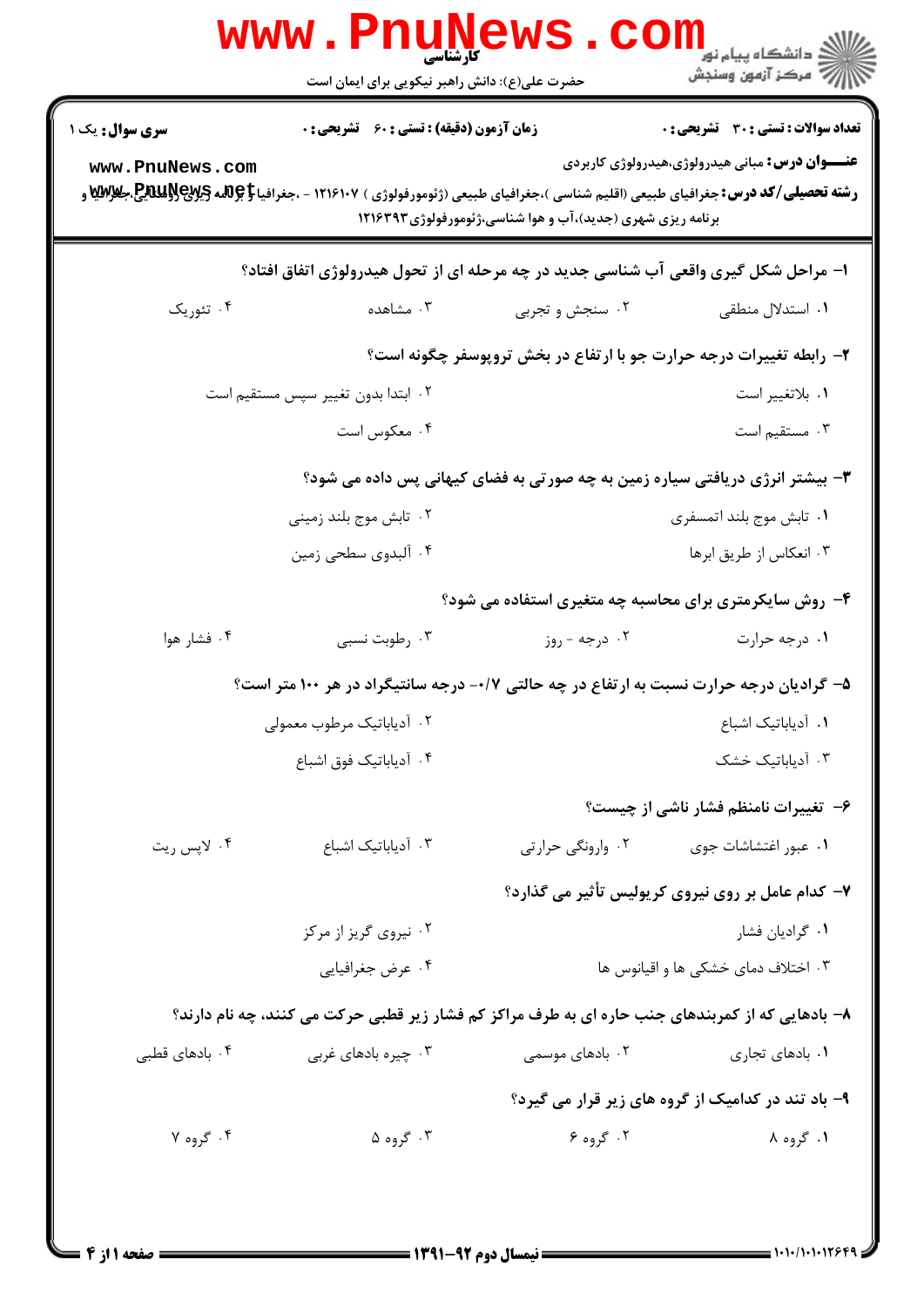|                                                                                                                | <b>WWW.PNUNEWS</b><br><b>َ کارشناسی</b><br>حضرت علی(ع): دانش راهبر نیکویی برای ایمان است                                                                                                                                                                                           |                  | ر دانشڪاه پيام نور <mark>−</mark><br>ا∛ مرکز آزمون وسنڊش                                               |  |
|----------------------------------------------------------------------------------------------------------------|------------------------------------------------------------------------------------------------------------------------------------------------------------------------------------------------------------------------------------------------------------------------------------|------------------|--------------------------------------------------------------------------------------------------------|--|
| سری سوال : ۱ یک<br>www.PnuNews.com                                                                             | <b>زمان آزمون (دقیقه) : تستی : 60 ٪ تشریحی : 0</b><br><b>رشته تحصیلی/کد درس:</b> جغرافیای طبیعی (اقلیم شناسی )،جغرافیای طبیعی (ژئومورفولوژی ) ۱۲۱۶۱۰۷ - ،جغرافیا <b>کاپولاله گیلاپولالیلاپاچیلاپولا</b> لوپاچی<br>د<br>برنامه ریزی شهری (جدید)،آب و هوا شناسی،ژئومورفولوژی ۱۲۱۶۳۹۳ |                  | <b>تعداد سوالات : تستي : 30 ٪ تشريحي : 0</b><br><b>عنـــوان درس:</b> مبانی هیدرولوژی،هیدرولوژی کاربردی |  |
|                                                                                                                | 10- ضریب تراکم در کدامیک از برفها بالا می باشد؟                                                                                                                                                                                                                                    |                  |                                                                                                        |  |
|                                                                                                                | ۰۲ برفهای خیلی تازه                                                                                                                                                                                                                                                                |                  | ۰۱ برفهایی که در بهار اندازه گیری می شوند                                                              |  |
|                                                                                                                | ۰۴ برفهای کهنه در ارتفاعات                                                                                                                                                                                                                                                         |                  | ۰۳ برفهای متراکم                                                                                       |  |
|                                                                                                                | 1۱– از خارج قسمت انحراف معیار به میانگین بارندگی کدامیک از پارامترهای زیر بدست می آید؟                                                                                                                                                                                             |                  |                                                                                                        |  |
| ۰۴ شدت بارندگی                                                                                                 | ۰۳ همگنی داده ها                                                                                                                                                                                                                                                                   | ۰۲ دامنه تغییرات | ۰۱ ضریب تغییرات                                                                                        |  |
|                                                                                                                |                                                                                                                                                                                                                                                                                    |                  | ۱۲- احتمال وقوع بارانی با دوره بازگشت ۲۰ سال در یک سال چقدر است؟                                       |  |
| 1.5                                                                                                            | $\cdot$ / $\cdot$ . $\cdot$                                                                                                                                                                                                                                                        |                  | $\cdot / \cdot \Delta$ $\cdot$ $\cdot$ $\sim$ $\cdot / \sqrt{ \cdot \cdot \cdot }$                     |  |
| ۱۳- برای محاسبه بارش در مناطق تپه ماهوری و کم ارتفاع بیشتر از چه روشی استفاده می شود؟                          |                                                                                                                                                                                                                                                                                    |                  |                                                                                                        |  |
|                                                                                                                | ۰۲ میانگین حسابی                                                                                                                                                                                                                                                                   |                  | ۰۱ منحنی های همباران                                                                                   |  |
|                                                                                                                | ۰۴ معادله گراديان بارندگي                                                                                                                                                                                                                                                          |                  | ۰۳ تيسن                                                                                                |  |
| ۱۴–در کدامیک از روشهای زیر که برای برآورد تبخیر و تعرق پتانسیل استفاده می شود عامل باد هم در نظر گرفته می شود؟ |                                                                                                                                                                                                                                                                                    |                  |                                                                                                        |  |
| ۰۴ هائوده                                                                                                      | ۰۳ تورنت وايت                                                                                                                                                                                                                                                                      | ۰۲ بلانی- کریدل  | ۰۱ ایوانف                                                                                              |  |
|                                                                                                                | ۱۵– از این ابزار برای اندازه گیری تبخیر و تعرق واقعی در زمان های کوتاه استفاده می شود.                                                                                                                                                                                             |                  |                                                                                                        |  |
|                                                                                                                | ۰۲ طشت استاندارد انگلیسی                                                                                                                                                                                                                                                           |                  | ۰۱ لیسیمترهای وزنی                                                                                     |  |
|                                                                                                                | ۰۴ لیسیمترهای زه کش دار                                                                                                                                                                                                                                                            |                  | ۰۳ طشت استاندارد آمریکایی                                                                              |  |
|                                                                                                                |                                                                                                                                                                                                                                                                                    |                  | ۱۶- مقدار نفوذ در چه حالتی کاهش می یابد؟                                                               |  |
| ۰۴ اراضی کشاورزی                                                                                               | ۰۳ خاکهای گراولی                                                                                                                                                                                                                                                                   | ٢. جنگلها        | ۰۱ زمین های پرشیب                                                                                      |  |
|                                                                                                                |                                                                                                                                                                                                                                                                                    |                  | <b>۱۷- نیروی مویینگی سبب می شود که:</b>                                                                |  |
|                                                                                                                | ۰۲ آب بطور جانبی حرکت کند                                                                                                                                                                                                                                                          |                  | ۰۱ آب پایین آورده شود                                                                                  |  |
|                                                                                                                | ۰۴ آب به مخازن زیرزمینی برسد                                                                                                                                                                                                                                                       |                  | ۰۳ آب بالا آورده شود                                                                                   |  |
| <b>۱۸</b> - ضریب k در معادله هورتن در کدامیک از خاکها بیشتر است؟                                               |                                                                                                                                                                                                                                                                                    |                  |                                                                                                        |  |
|                                                                                                                | ۰۲ خاکهای شنی                                                                                                                                                                                                                                                                      |                  | ۰۱ خاکهای آلی جنگلی                                                                                    |  |
|                                                                                                                | ۰۴ خاکهای رسی                                                                                                                                                                                                                                                                      |                  | ۰۳ خاکهای معمولی کشاورزی                                                                               |  |
|                                                                                                                |                                                                                                                                                                                                                                                                                    |                  |                                                                                                        |  |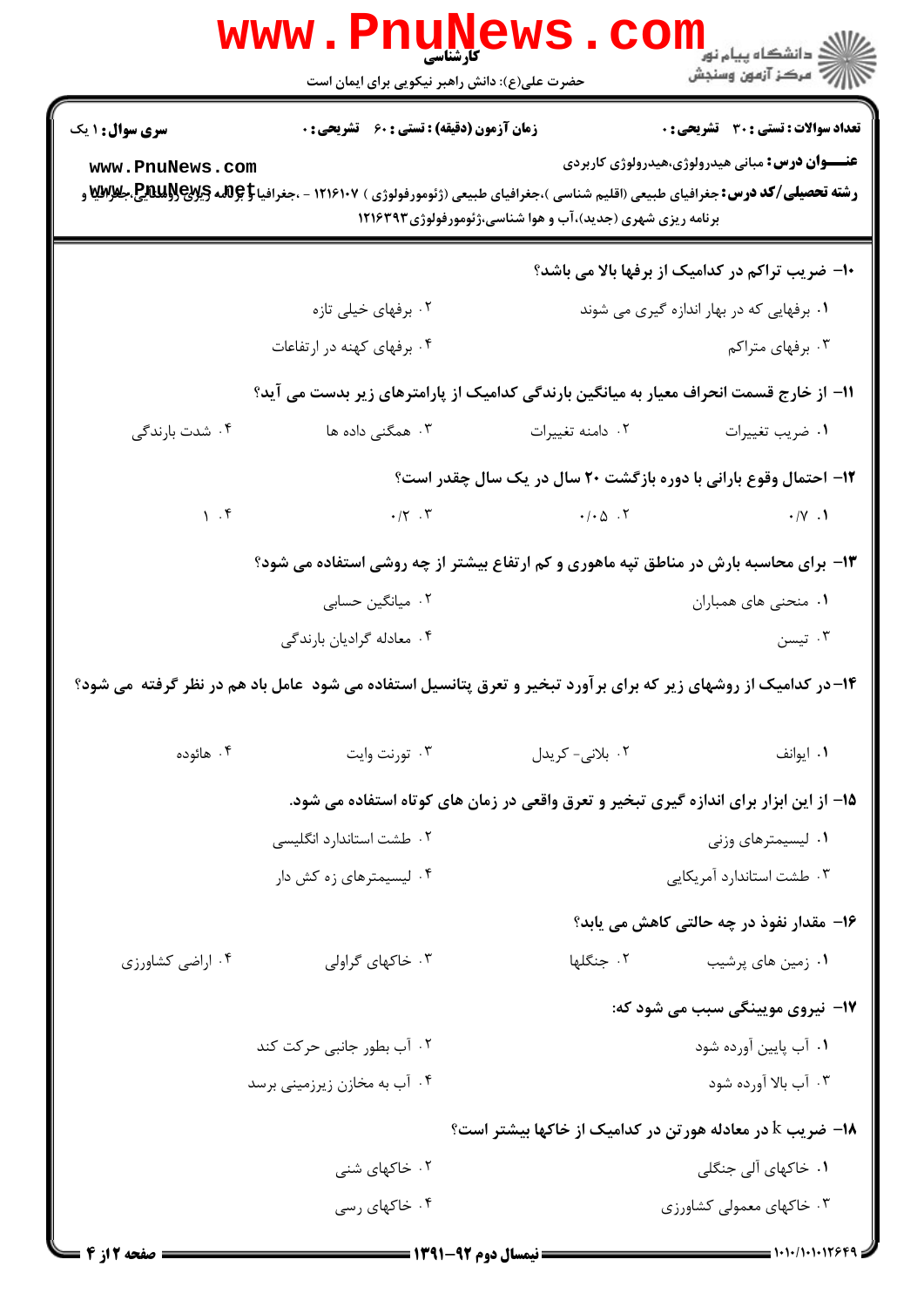|                                                                                                                                                | www . Pn<br>کار شناس <i>ی</i><br>حضرت علی(ع): دانش راهبر نیکویی برای ایمان است                                                                            |                                                            | الان دانشگاه پيام نور دا<br>۱۳۸۰ مرکز آزمون وسنجش                       |  |
|------------------------------------------------------------------------------------------------------------------------------------------------|-----------------------------------------------------------------------------------------------------------------------------------------------------------|------------------------------------------------------------|-------------------------------------------------------------------------|--|
| <b>سری سوال : ۱ یک</b>                                                                                                                         | <b>زمان آزمون (دقیقه) : تستی : 60 ٪ تشریحی : 0</b>                                                                                                        |                                                            | تعداد سوالات : تستى : 30 - تشريحي : 0                                   |  |
| www.PnuNews.com                                                                                                                                | <b>رشته تحصیلی/کد درس:</b> جغرافیای طبیعی (اقلیم شناسی )،جغرافیای طبیعی (ژئومورفولوژی ) ۱۲۱۶۱۰۷ - ،جغرافیا <b>کاچلاسچیلاپولاللاللايع استان میلاپ</b><br>د | برنامه ریزی شهری (جدید)،آب و هوا شناسی،ژئومورفولوژی۱۲۱۶۳۹۳ | <b>عنـــوان درس:</b> مبانی هیدرولوژی،هیدرولوژی کاربردی                  |  |
| ۱۹– چنانچه سازندهای موجود در حوضه از مواد نسبتأ همسان تشکیل یافته باشند و آبراهه ها بخوبی تکامل یافته باشند، چه<br>نوع انشعاباتی ایجاد می شود؟ |                                                                                                                                                           |                                                            |                                                                         |  |
| ۰۴ درختی                                                                                                                                       | ۰۳ موازي                                                                                                                                                  | ۲. بی نظم                                                  | ٠١ داربستى                                                              |  |
|                                                                                                                                                |                                                                                                                                                           |                                                            | +۲- کدام مفهوم زیر به معنای اینترپولاسیون است؟                          |  |
| ۰۴ وسط يابي                                                                                                                                    | ۰۳ هم کنتور                                                                                                                                               | ۰۲ هم تراز                                                 | ۰۱ اینروهایت                                                            |  |
|                                                                                                                                                | <b>۲۱</b> - برای مشخص کردن چگونگی توزیع ارتفاعات حوضه از کدام گزینه استفاده می شود؟                                                                       |                                                            |                                                                         |  |
| ۰۴ مستطيل معادل                                                                                                                                | ۰۳ نمودار آلتی متری                                                                                                                                       | ۰۲ روش حسابی                                               | ۰۱ منحنی هیپسومتری                                                      |  |
| <b>۲۲</b> – کدامیک از حالت های زیر در قسمت ابتدایی رودخانه وجود دارد؟                                                                          |                                                                                                                                                           |                                                            |                                                                         |  |
|                                                                                                                                                | ۰۲ رودخانه در حال فرسایش است                                                                                                                              |                                                            | ۰۱ دبی افزایش می یابد                                                   |  |
|                                                                                                                                                | ۰۴ شاخه های فرعی به آن می پیوندند                                                                                                                         |                                                            | ۰۳ شیب کاهش می یابد                                                     |  |
| <b>۲۳</b> - در صورتی که شیب ثابت باشد ضریب رواناب (C) در چه حالتی بیشتر است؟                                                                   |                                                                                                                                                           |                                                            |                                                                         |  |
|                                                                                                                                                | ۰۲ خاک رسی و سیلت لومی                                                                                                                                    |                                                            | ۰۱ خاک شنی لومی                                                         |  |
|                                                                                                                                                | ۰۴ اراضی شهری ۷۰٪ آسفالت<br>۰۳ خاک رسی سنگین اراضی جنگلی                                                                                                  |                                                            |                                                                         |  |
|                                                                                                                                                |                                                                                                                                                           |                                                            | <b>۲۴</b> - از چه ابزاری برای اندازه گیری سرعت جریان آب استفاده می شود؟ |  |
| ۰۴ تله کابین                                                                                                                                   | ۰۳ اشل                                                                                                                                                    | ۰۲ سرریز                                                   | ۰۱ مولینه                                                               |  |
|                                                                                                                                                |                                                                                                                                                           |                                                            | ۲۵- چه قسمتی از هیدروگراف به منزله پایان سیلاب است؟                     |  |
|                                                                                                                                                | ۰۲ نقطه شروع هیدروگراف                                                                                                                                    |                                                            | ۰۱ بازوی بالا رونده                                                     |  |
|                                                                                                                                                | ۰۴ بازوی پایین رونده                                                                                                                                      |                                                            | ۰۳ نقطه عطف                                                             |  |
| ۲۶- کدامیک از بارها در رودخانه هایی که در مناطق خشک و نیمه خشک جریان دارند بیشتر است؟                                                          |                                                                                                                                                           |                                                            |                                                                         |  |
| ۰۴ بار کل                                                                                                                                      | ۰۳ بار محلول                                                                                                                                              | ۰۲ بار معلق                                                | ۰۱ بار بستر                                                             |  |
|                                                                                                                                                |                                                                                                                                                           |                                                            | ٢٧- آب در كداميك از سفره ها تحت فشار است؟                               |  |
| ۰۴ سفره محصور                                                                                                                                  | ۰۳ سفره نشتی                                                                                                                                              | ۰۲ سفره معلق                                               | ۰۱ سفره آزاد                                                            |  |
| 28- سطح آب حقیقی و اصلی کدام سفره در زیر لایه یا لنز رسی است؟                                                                                  |                                                                                                                                                           |                                                            |                                                                         |  |
| ۰۴ آزاد                                                                                                                                        | ۰۳ معلق                                                                                                                                                   | ۰۲ نشتی                                                    | ۰۱ محصور                                                                |  |
| <b>ــــ صفحه 3 از 4</b>                                                                                                                        |                                                                                                                                                           | <b>ـــــــــــــــــ</b> نیمسال دوم ۹۲-۱۳۹۱ <b>ـــ</b>     | $\frac{1}{2}$ 1.1./1.1.17999                                            |  |